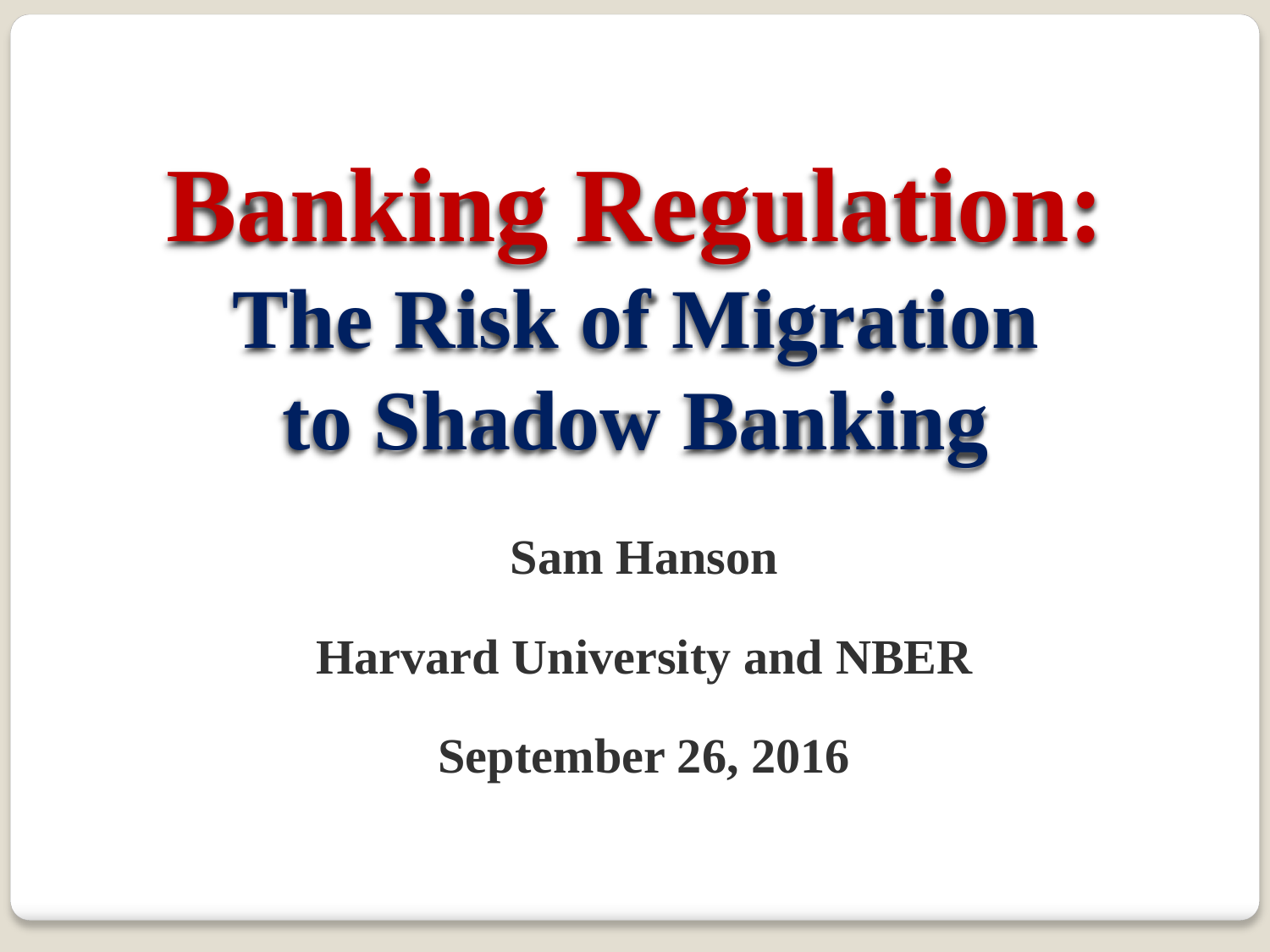### **Micro- vs. Macro-prudential regulation**

- **Micro-prudential**: Regulated banks should have enough capital to ensure that taxpayer bailouts are unlikely
	- **Market failure is moral hazard, aka "Too big to fail"**
		- Firms take on excessive risk/leverage to extract govt subsidies
		- Little need to regulate intermediaries who won't be bailed out
- **Macro-prudential**: Limit excessive contractions in credit when many financial intermediaries hit with common shock
	- **Market failures are fire-sale and credit-crunch externalities, aka "Too important to stop lending"**
		- Because they don't internalize the full threat they pose to financial stability, intermediaries' decisions make the financial system overly vulnerable to crises even without moral hazard
		- Worry about excessive credit contractions from traditional banks, shadow banks, non-banks, and markets alike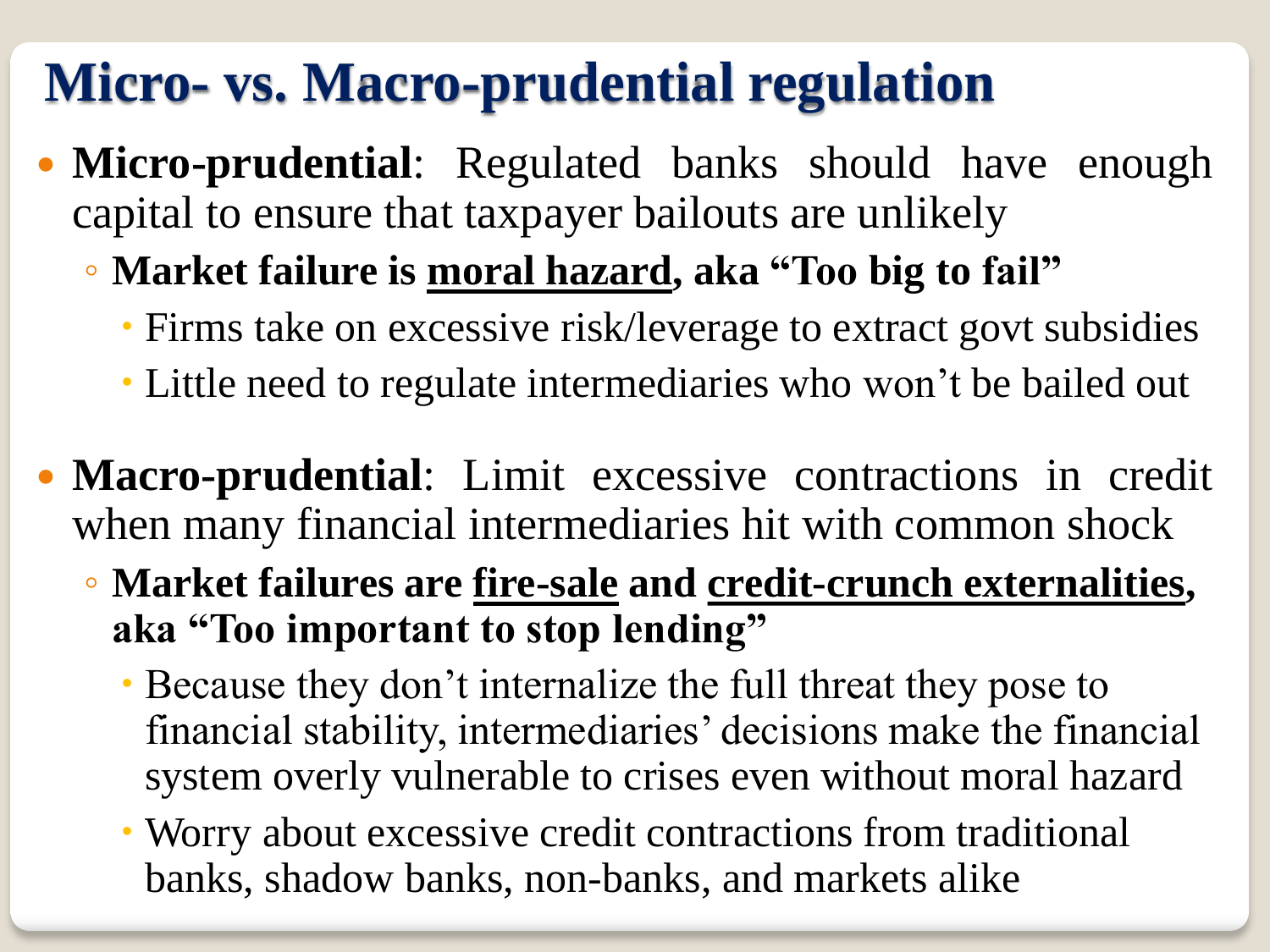### **The "underlying problem" in banking**

- There is a special demand for financial claims that are safe, short-term, and liquid—i.e., that are "money-like"
	- Results in meaningful money-like premium: offer interest rates that seem "too low" from a textbook risk-return perspective
	- Especially strong for overnight or 1-week claims

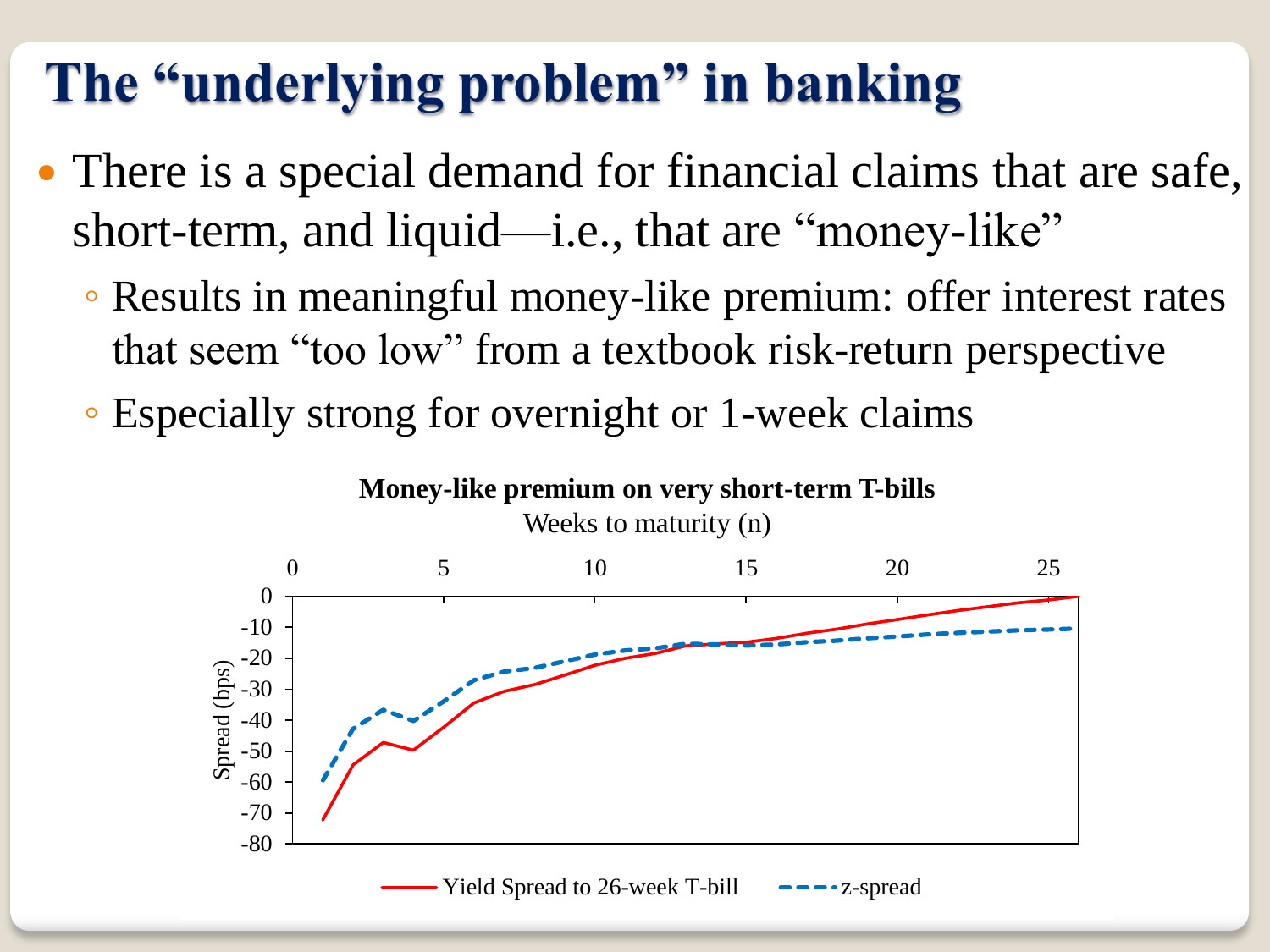# **The "underlying problem" in banking**

- As a result, banks have a strong market incentives to manufacture money-like claims via "**maturity transformation"**
	- Using **(long-term / illiquid / risky) assets** to back **(short-term + liquid + safe ) liabilities**
- But maturity transformation can pose threats to macro-financial stability that are not fully internalized
	- **Example: Fire-sale externality**

Heavy reliance short-term, runny funding

- $\rightarrow$  Forced asset liquidations following a bad economic shock
	- $\rightarrow$  Fire sales prices threaten solvency of other intermediaries
		- $\rightarrow$  Contraction in flow of credit to the economy

 $\rightarrow$  Exacerbates bad initial shock to economy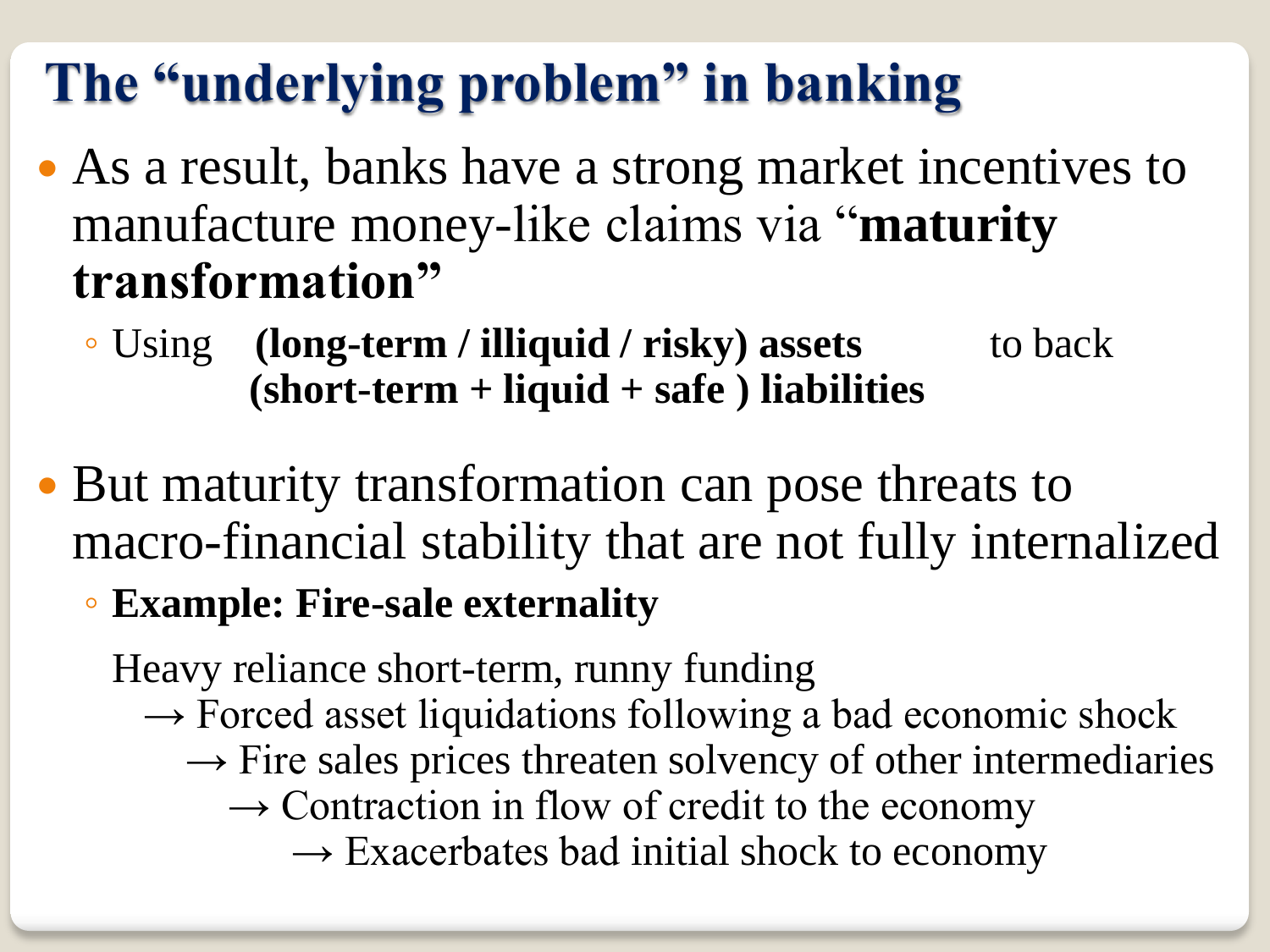# **The "underlying problem" in banking**

- Failure to internalize financial stability costs means that, from social point of view, banks may:
	- Issue "too much" short-term, runny debt
	- Issue "too little" loss-absorbing equity
	- "Too slow" to recapitalize following losses
- In theory, imposing appropriately strict liquidity and capital regulations on **all banking intermediaries**—which force them to fully internalize threats they pose to macro-financial stability—would correct these market failures
- Post-crisis regulation shaped by macro-prudential view:
	- New Basel III bank liquidity regulations (LCR, NFSR)
	- Heightened bank capital regulation under Basel III plus forward looking stress-testing (CCAR)
	- Resolution of large intermediaries (debt-equity conversions, OLA)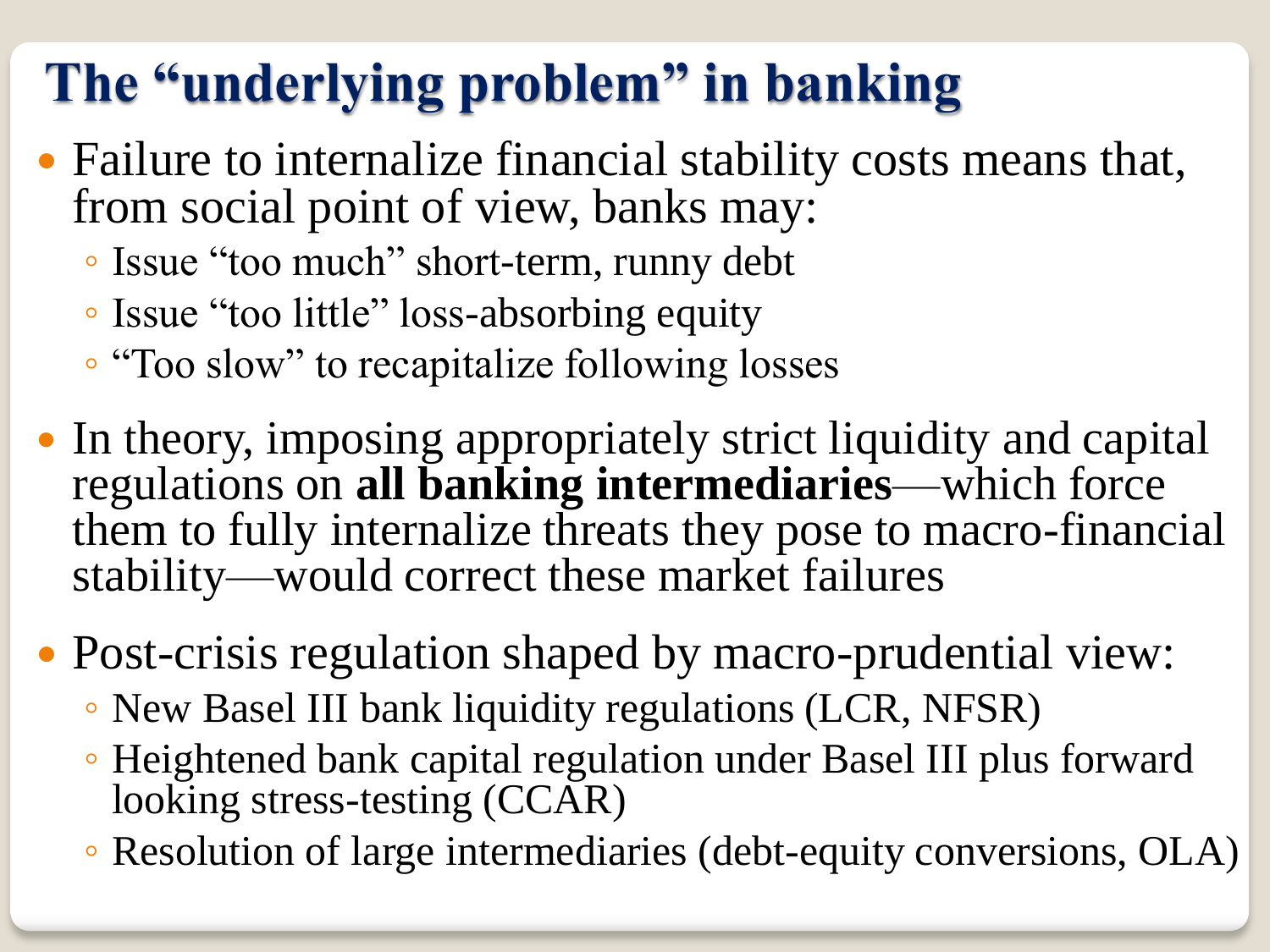# **A functional view of "banking"**

**Banking = Credit intermediation + maturity transformation**

### **Traditional banking**

◦ Banking carried out by **highly-regulated institutions** that **receive extensive public sector support** (deposit insurance, LOLR)

### **Shadow banking**

- Banking carried out by **chains of transactions** involving multiple **market-based intermediaries**, who are **lightly regulated** and receive **far less public support**
	- **Example:** A hedge fund buys a risky loan using its own equity and an overnight repo from a broker-dealer. Broker-dealer uses the same collateral to borrow from a MMF in the tri-party repo market
	- **Note**: some use "shadow banking" more broadly to refer to all credit intermediation that takes place outside of traditional banks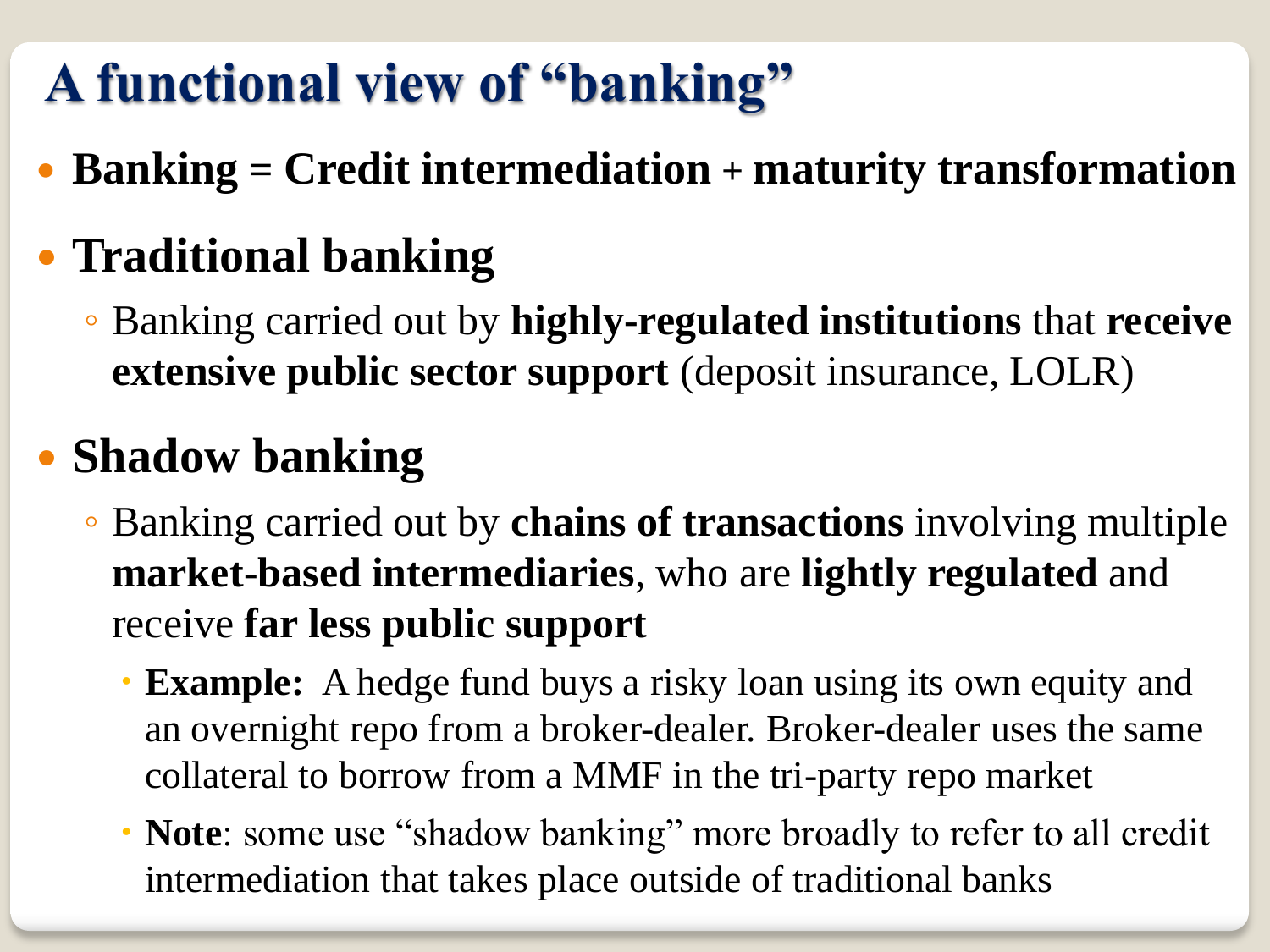### **Limitations of financial regulation**

- **1. Heightened regulation leads activity to migrate from "regulated banks" toward "shadow banking "** or other more lightly-regulated non-bank intermediaries
	- Potential for migration reduces ability of regulation to correct underlying market failures and safeguard financial stability
	- Dynamic:
		- **Ideal:** financial regulation should be **activity-based**: maturity transformation should be regulated similarly whether carried out by a commercial bank, broker-dealer, mutual fund, etc.
		- **Practice**: regulate activities by certain institution types
		- **Regulatory whack-a-mole**: regulatory response → migration  $\rightarrow$  dilution of regulations  $\rightarrow$  adverse effects  $\rightarrow$  regulatory response

#### **2. Regulation inefficiently distorts behavior of regulated intermediaries in unintended ways**

- Discourages desirable activities along w/ undesirable ones
- **Example**: SLR seems to be discouraging matched-book UST repo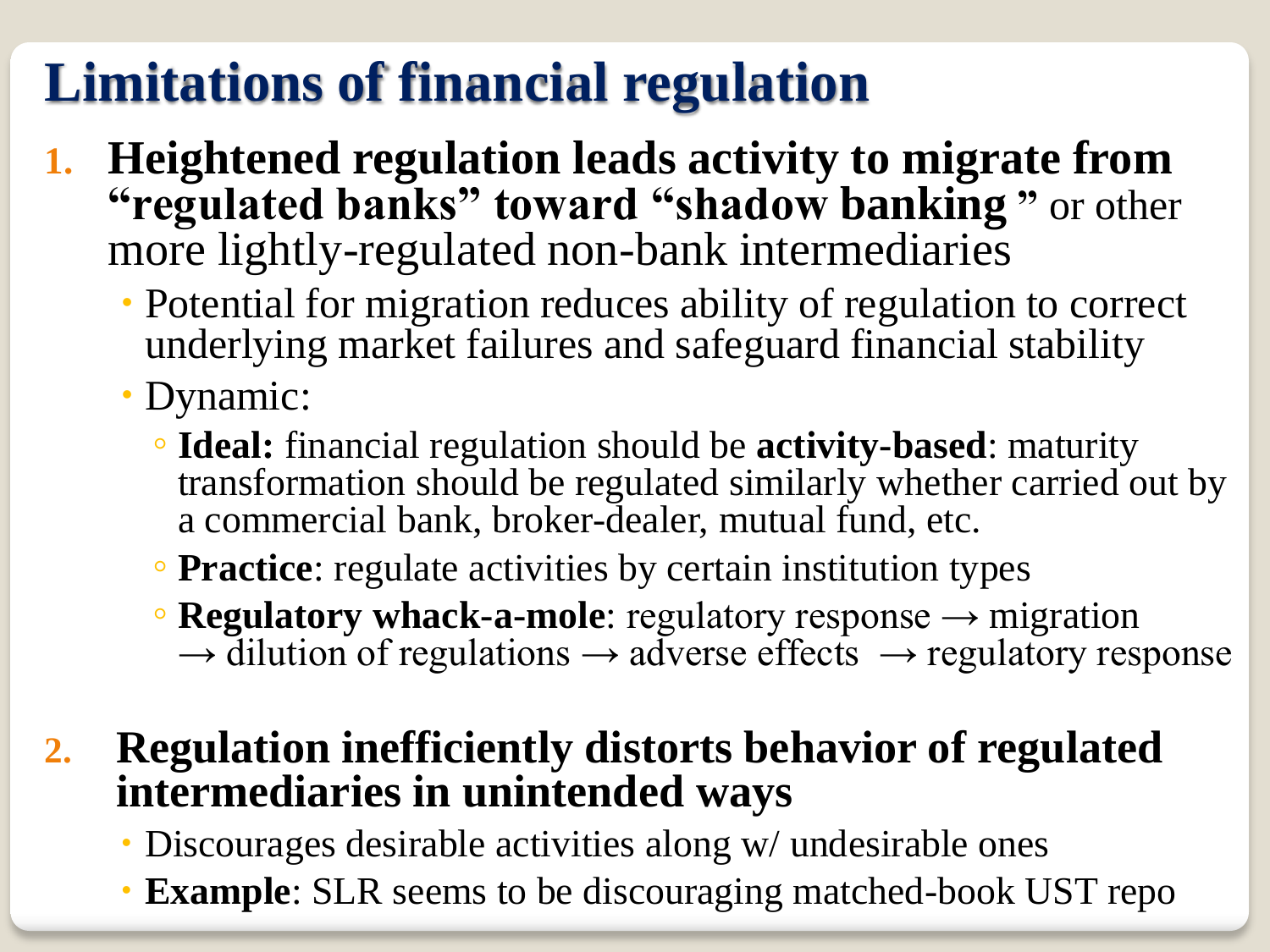# **Crowding-out as a complement to regulation**

#### **Crowding out**: *government should issue more short-term debt than it otherwise would*

- By issuing ST debt, government depresses money-like premium on ST debt, reducing incentive for intermediaries to engage in excessive maturity transformation in the first place
- **"Gets into all the cracks where regulation can't":** because it depresses the equilibrium money premium, reduces excessive maturity transformation by regulated banks and unregulated shadow banks alike

# But, has drawbacks from **fiscal risk** standpoint:

- Issuing ST debt makes government interest bill more volatile
- Big shocks to interest bill may force govt. to raise taxes or cut back on expenditures, so unwise to be overly reliant on ST debt
- Rely more on crowding-out, less on regulation, when:
	- Regulation imposes greater unintended costs on the economy
	- 2. Maturity transformation activity can more readily migrate from regulated banking sector to the less-regulated shadow banking sector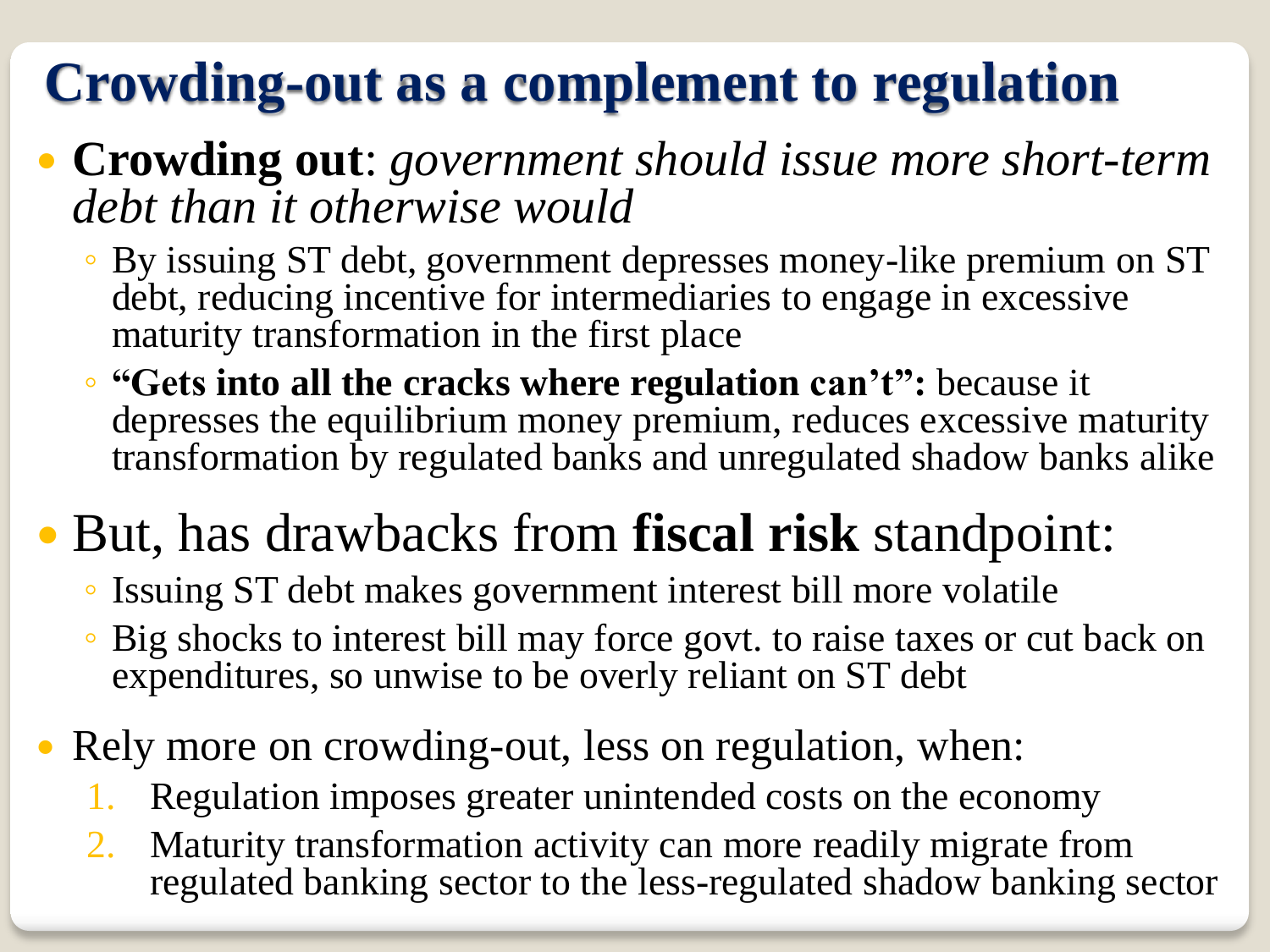### **Crowding-out as a complement to regulation**

- Greenwood, Hanson, and Stein (2015, 2016) make the case for "crowding out" as a complement to regulation
- Provide evidence that:
	- 1. There is a special demand for money-like claims  $\rightarrow$  Money-like premium that reduces equilibrium rate of interest on these claims
	- 2. Demand slopes downward: When govt. issues more ST debt, reduces money-like premium
	- 3. ST govt. debt and ST financial debt are substitutes: When govt. issues more ST, financials issue less ST and more LT debt
- How to minimize fiscal risk due to more ST govt. debt?
	- To reduce volatility of interest bill, use a "barbell" strategy: swap intermediate term bonds for a combination of very ST and very LT bonds
	- Involve Fed: Since Fed faces no "auction risk," it has a comparative advantage over Treasury in issuing more overnight claims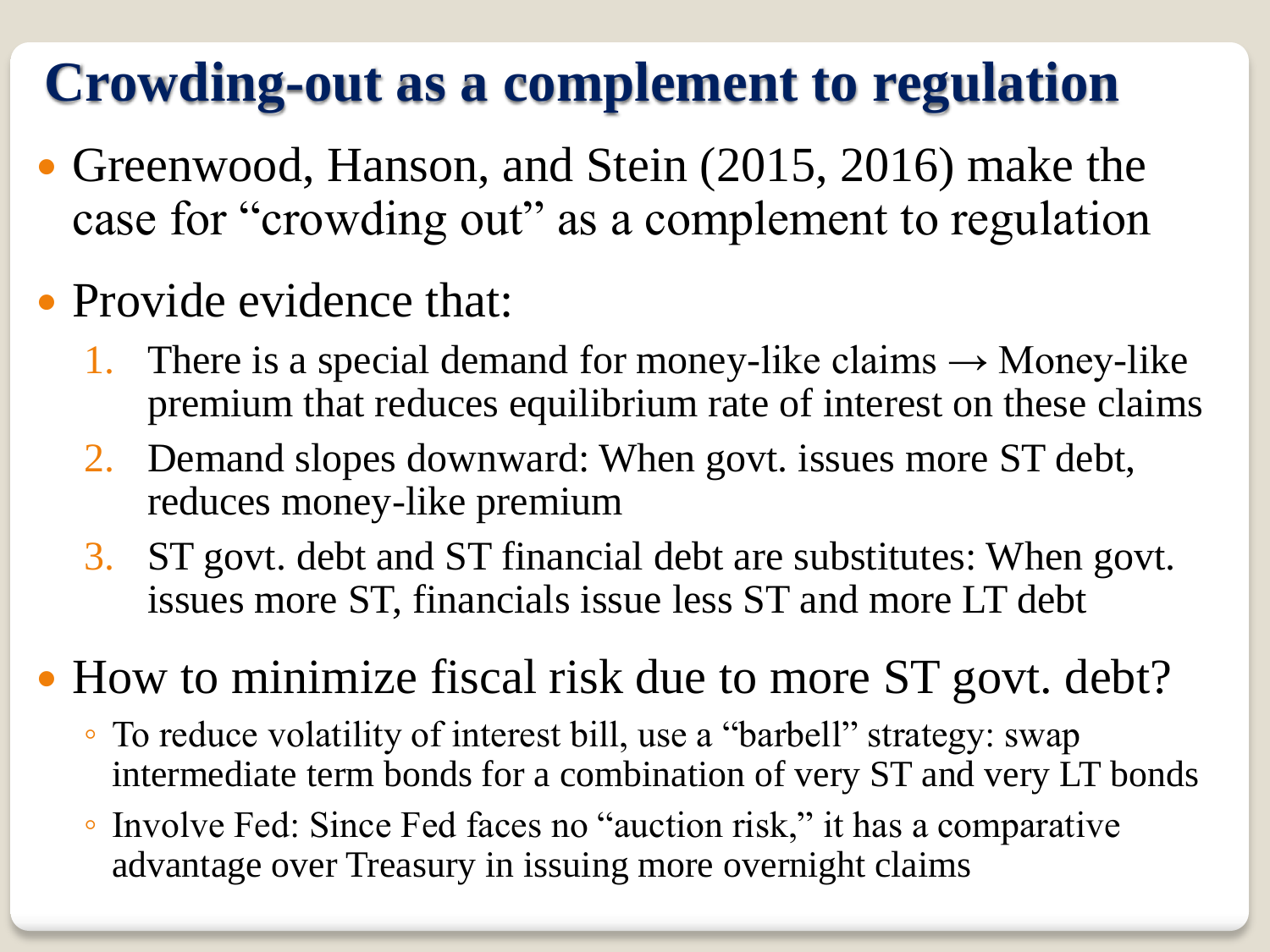# **Shadow banking today**

• Today shadow banking system is at its nadir **Shadow banking claims as % of private money-like claims**

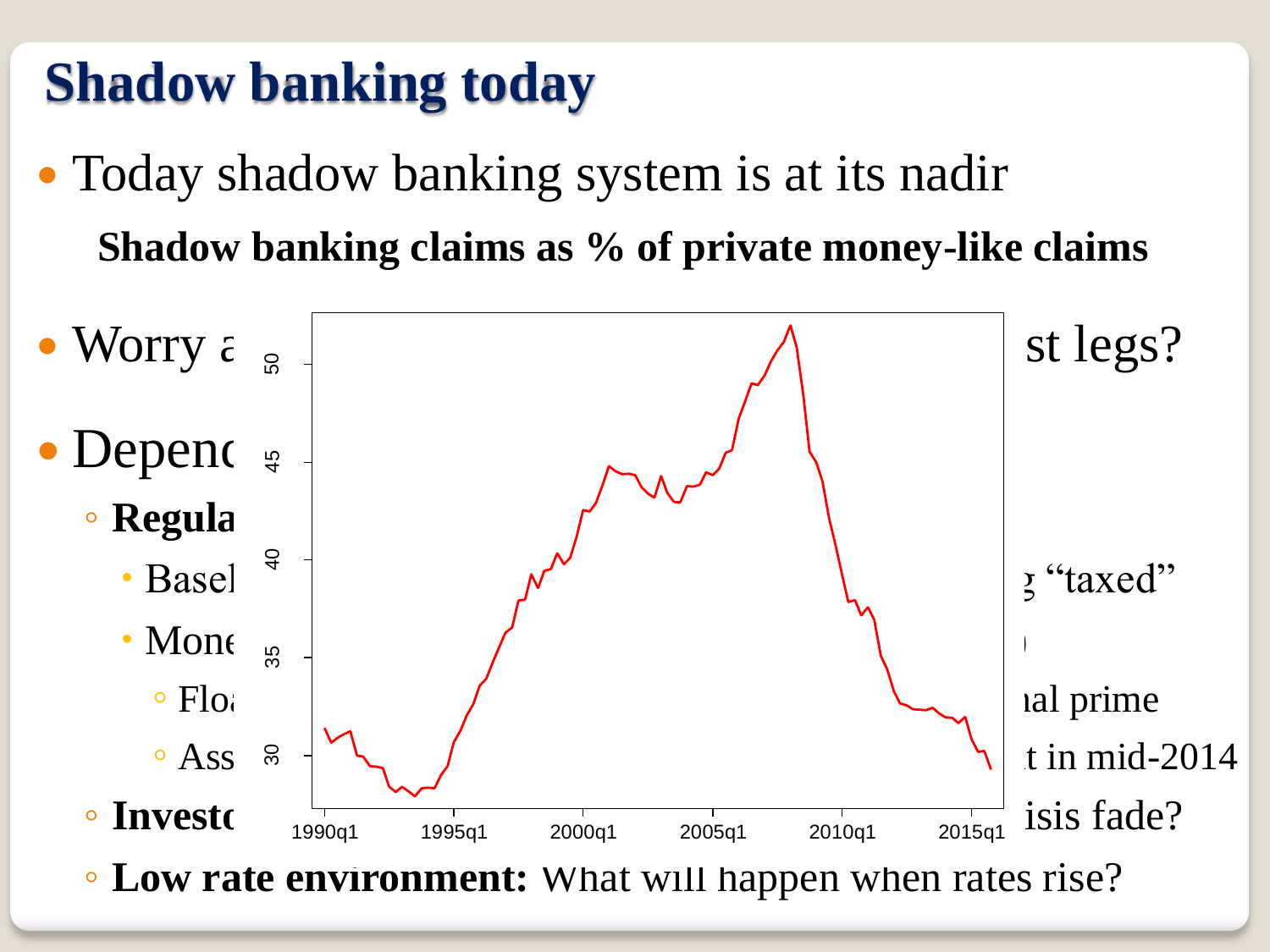### **Shadow banking going forward**

 In past, deposits have flowed out of regulated banks and into MMFs (shadow banks) when short-term rates are high or rising  $(SHADOW, /TOTAL_i) = -1.85 + 1.18 \cdot (r_t - r_{t-4}) + 0.63 \cdot r_{t-4}, R^2 = 0.54.$ 

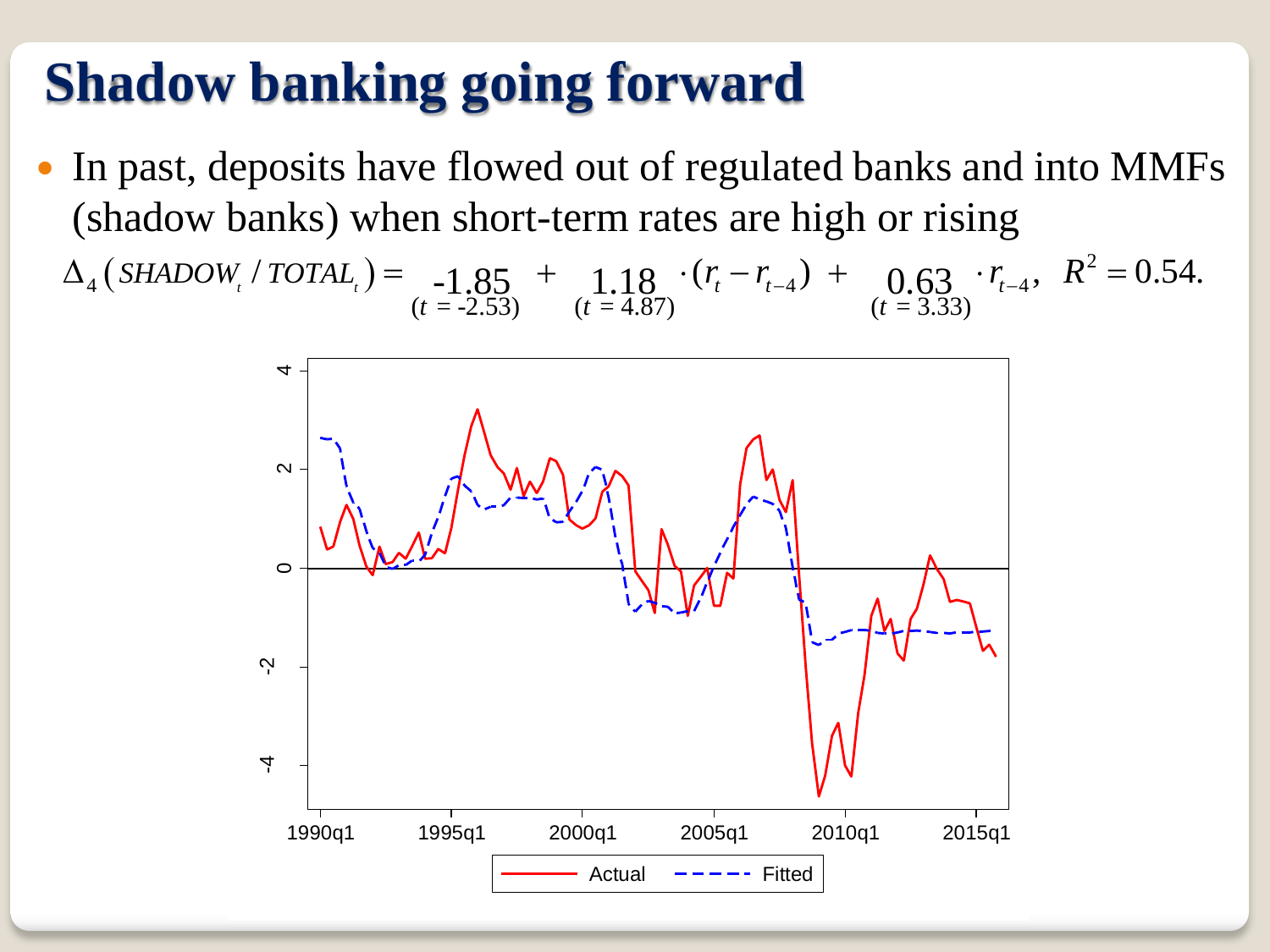# **Shadow banking going forward**

- In past, deposits have flowed out of regulated banks and into MMFs (shadow banks) when short-term rates are high or rising
	- As rate rise, banks exercise market power over unsophisticated savers, leading rates on savings and small time deposits to lag well behind the Fed funds rate (Drechsler, Savov, Schnabl, 2016)